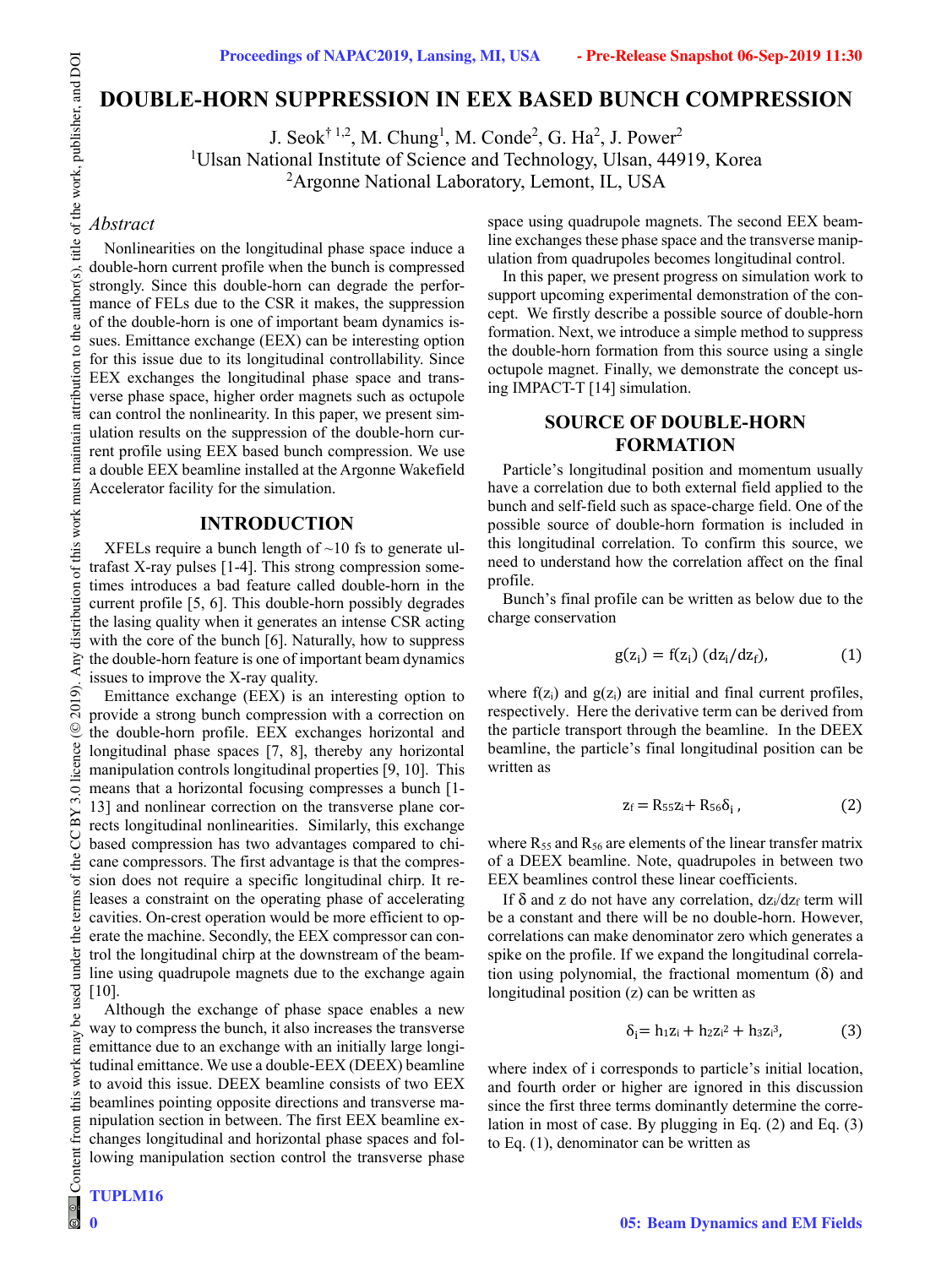$$
\frac{dz_i}{dz_f} = \frac{1}{(R_{55} + R_{56}h_1 + 2R_{56}h_2z_i + 3R_{56}h_3z_i^2)}.
$$
 (4)

This equation will have two points where the denominator becomes zero. If these two points are sitting in the domain of the final current profile, they make two spikes. This is the double-horn we usually observe [5-6].

# **SUPPRESSION OF DOUBLE-HORN USING OCTUPOLE MAGNET**

In the double EEX beamline, there is transverse beam manipulation section in between two EEX beamlines (see Fig. 1). Since the first EEX beamline send all longitudinal properties to the transverse phase space, the transverse manipulation in this middle section controls the all longitudinal properties at the end of the beamline. This process enables a new capability to control a nonlinearity on the longitudinal phase space. As described in the earlier section, any third-order correlation on the longitudinal phase space can induce a double-horn profile. Since this correlation sits on the transverse phase space after the first EEX, one can use well-known solution for transverse third-order correction, octupole magnet.



Figure 1: Configuration of a DEEX beamline.

To determine the octupole's strength for the cancellation, we need to understand how particle behave in the beamline and the octupole's impact on it. For simplicity, we ignore effects from the cavity thickness.

The particle's horizontal position and divergence before the octupole magnet can be expressed as

$$
x_1 = R_{15}^{(1)} z_i + R_{16}^{(1)} \delta_i,
$$
  
\n
$$
x'_1 = R_{25}^{(1)} z_i + R_{26}^{(1)} \delta_i,
$$
\n(5)

where  $z_i$  and  $\delta_i$  are longitudinal position and energy spread before the EEX beamline, respectively.  $R^{(1)}$  is the linear transfer matrix from the entrance to the EEX beamline to the octupole magnet. Similarly, particle's position and momentum after a thin octupole can be written as

$$
x_2 = x_1, \qquad x'_2 = x'_1 - \frac{1}{6}K(x_1^3 - 3x_1y_1^2), \tag{6}
$$

where subscript 2 represents the particle coordinate after the octupole magnet, and K is the integral strength of the octupole magnet. Note, a quadrupole magnet is located in front of the octupole magnet (see Fig. 1). This quadrupole magnet minimizes the vertical beam size so that the octupole gives a pure third-order kick horizontally.

The final longitudinal position  $z_f$  can be written as Eq.  $(5)$ , and plugging Eqs.  $(1)$ ,  $(5)$ , and  $(6)$  into this final transport gives the final equation we need.

$$
z_{f} = R_{51}^{(2)}x_{2} + R_{52}^{(2)}x_{2}'
$$
  
\n
$$
= (R_{51}^{(2)}(R_{15}^{(1)} + R_{16}^{(1)}h_{1}) + R_{52}^{(2)}(R_{25}^{(1)} + R_{26}^{(1)}h_{1}) ) z_{i} +
$$
  
\n
$$
(R_{16}^{(1)}R_{51}^{(2)}h_{2} + R_{26}^{(1)}R_{62}^{(2)}h_{2}) z_{i}^{2} + (R_{52}^{(2)}R_{26}^{(1)}h_{3} -
$$
  
\n
$$
R_{52}^{(2)}K(R_{15}^{(1)} + R_{16}^{(1)}h_{1})^{3}/6 + R_{16}^{(1)}R_{51}^{(2)}h_{3}) z_{i}^{3}, (7)
$$

where  $R^{(2)}$  is linear transport matrix after the octupole.

Appropriate choice of K can eliminate all  $z_i^3$  terms in Eq. (7). This would provide a bunch compression without double-horn formation. The cancellation condition can be easily found from Eq.  $(7)$ , and the required K is,

$$
K = 6h_3(R_{16}^{(1)}R_{51}^{(2)} + R_{26}^{(1)}R_{52}^{(2)}) / R_{52}^{(2)}(R_{15}^{(1)} + R_{16}^{(1)}h_1)^3,
$$
\n(8)

Another interesting thing to note is that the current profile will not contain any spikes when  $h_2$  is small enough to have the large solution in Eq. (4). On the other hand, a large h2 can generate a single spike in the current profile. In this case, a sextupole magnet in between two EEX beamlines would control the second order effects making spikes.

### **NUMERICAL SIMULATION FOR DOUBLE-HORN SUPPRESSION**

We demonstrate this suppression using octupole magnet using IMPACT-T simulation. The simulations use the beamline at Argonne Wakefield Accelerator facility (AWA) [15-16].

For the demonstration of the concept, we firstly checked the beam's behaviour without CSR effect. This simulation agrees well with the expectation. We generated the beam which has strong third-order correlation from AWA linac (see Table 1 and Fig. 2a). Third order polynomial fitting on the longitudinal phase space of Fig. 2a provided the first, second and third order correlation coefficients (see. Eq. (3)). Without octupole magnet correction, the DEEX beamline compresses the bunch from 1.39 ps to 0.20 ps as shown in Fig. 2b. Due to the initial third order correlation, this compression introduced a clear double-horn feature in the current profile.

Table 1: Beam Parameters before the DEEX Beamline

| <b>Parameters</b>       | Values                   |
|-------------------------|--------------------------|
| Charge                  | $200 \text{ pC}$         |
| Energy                  | 43 MeV                   |
| First order chirp (h1)  | $2.7 \text{ m}^{-1}$     |
| Second order chirp (h2) | $-562.1 \text{ m}^{-2}$  |
| Third order chirp (h3)  | $2.70E6$ m <sup>-3</sup> |

Required octupole magnet strength is calculated using the coefficients we found from Fig. 2a and Eq. (8). Calculated strength K is -2422.8  $m$ <sup>-3</sup>, and corresponding simulation result is shown in Fig. 2c. The longitudinal phase space

**1**

DOI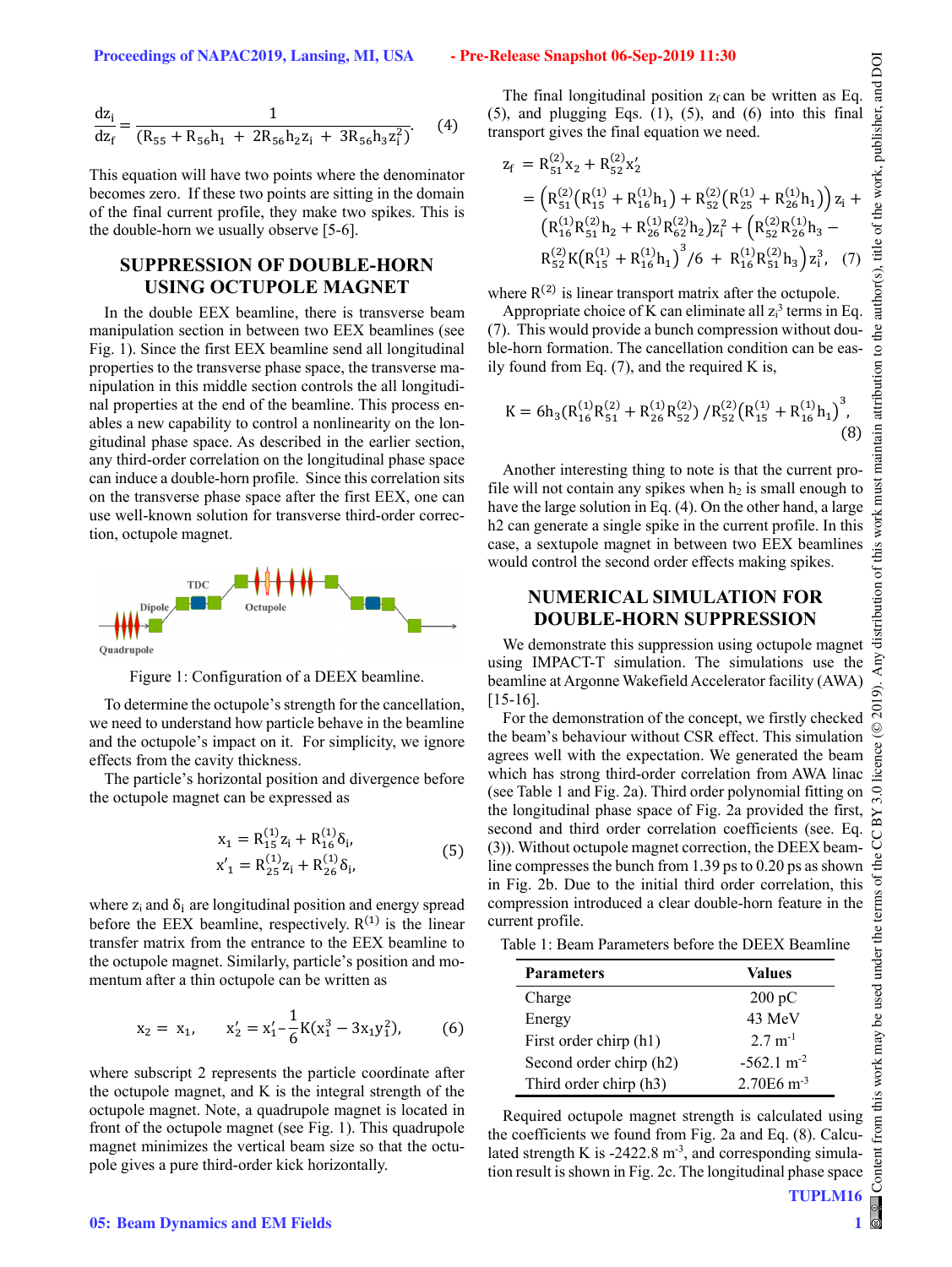is unfolded and an S-shape in Fig. 2b disappeared. Here the final bunch length is 0.34 ps which is little longer than no correction case. Octupole worked a little bit stronger than expected, and it pushed particles further than the spot for linearization as one can see from Fig. 2c.



Figure 2: Longitudinal phase spaces and corresponding current profiles without CSR. (a) corresponds to before the DEEX beamline while (b) and (c) corresponds to after DEEX beamline. Octupole correction is not applied to (b) while (c) is the simulation result with octupole correction.



Figure 3: Longitudinal phase spaces and corresponding current profiles with CSR. (a) and (b) corresponds to after DEEX beamline. Octupole correction is not applied to (a), (b) is the simulation result with octupole correction.

For the experimental demonstration, CSR effect should be considered for the simulation. Figure 3 shows the simulation results with CSR effect. The double-horn feature is clear without octupole magnet (Fig. 3b), and it is suppressed by octupole magnet (Fig. 3c). Although this single case shows a reasonable result, CSR can adjust the beam transport described in the previous section. Eq. 8 may require major modification depending on the CSR strength

#### **TUPLM16**

**2**

and optics. We need further optimization of experimental setting to clearly observe the effect of the octupole magnet on double-horn formation.

# **CONCLUSION**

We confirmed third-order correlation in longitudinal phase space generates a double-horn in current profile. This feature can be easily correct using an octupole magnet in DEEX beamline. Required octupole strength is calculated from the beam transport in the DEEX beamline, and the particle tracking simulation proves its feasibility. Further study is underway to find optimized experimental setting including CSR effect. AWA group plans to demonstrate this double-horn suppression experimentally using the DEEX beamline installed at the AWA facility.

#### **ACKNOWLEDGMENT**

 This work is supported by U.S. Department of Energy, Offices of HEP and BES, under Contract No. DE-AC02- 06CH11357.

## **REFERENCES**

- [1] SLAC National Accelerator Laboratory, "Linac Coherent Light Source II Conceptual Design Report," SLAC-R-978, 2011.
- [2] DESY, "XFEL: The European X-Ray Free-Electron Laser Technical Design Report," DESY 2006-097, 2007.
- [3] Y. Otake, "Overview of SACLA Machine Status," in *Proc. LINAC'12*, Tel Aviv, Israel, Sep. 2012, paper TU2A02, pp. 427-431.
- [4] Pohang Accelerator Laboratory, "PAL-XFEL Technical Design Report," 2014.
- [5] T.K. Charles *et al*., "Current-horn suppression for reduced coherent-synchrotron-radiation-induced emittance growth in strong bunch compression," *Phys. Rev. Accel. Beams*, vol. 20, no. 3, p. 030705, Mar. 2017.
- [6] Y. Ding *et al*., "Beam shaping to improve the free-electron laser performance at the Linac Coherent Light Source," *Phys. Rev. Accel. Beams*, vol. 19, no. 10, p. 100703, Oct. 2016.
- [7] M. Cornacchia and P. Emma, "Transverse to longitudinal emittance exchange," *Phys. Rev. ST. Accel. Beams*, vol. 5, no. 8, p. 084001, Aug. 2002.
- [8] P. Emma, Z. Huang, K.-J. Kim, and P. Piot, "Transverse-tolongitudinal emittance exchange to improve performance of high-gain free-electron lasers," *Phys. Rev. ST. Accel. Beams*, vol. 9, no. 10, p. 100702, Oct. 2006.
- [9] B.E. Carlsten, K.A. Bishofberger, S.J. Russell, and N.A. Yampolsky, "Using an emittance exchanger as a bunch compressor," *Phys. Rev. ST Accel. Beams*, vol. 14, no. 8, p. 0844023, Aug. 2011.
- [10] G. Ha, M. E. Conde, D. S. Doran, W. Gai, and J. G. Power, "Preliminary Simulations on Chirpless Bunch Compression using Double-EEX Beamline," in *Proc. IPAC'17*, Copenhagen, Denmark, May 2017, pp. 3862-3864. doi:10.18429/JACoW-IPAC2017-THPAB062
- [11] Y.E. Sun *et al*., "Tunable subpicosecond electron-bunchtrain generation using a transverse-to-longitudinal phase-